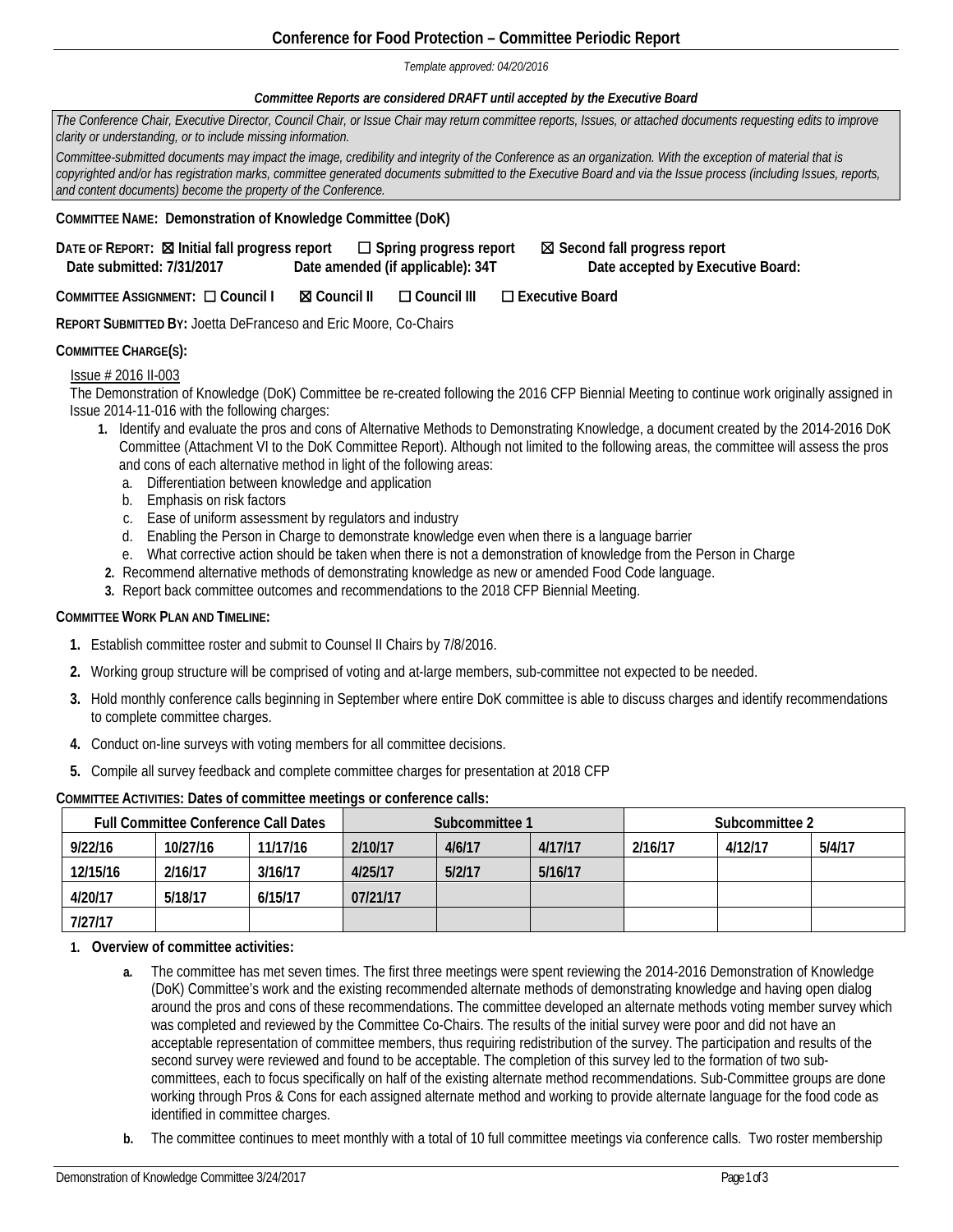# **Conference for Food Protection – Committee Periodic Report**

changes have been reviewed and approved by the CFP Board, no additional roster changes are expected to be needed. Sub-Committee groups 1 & 2 are in the final stages of working through all parts of Charge 1 for each assigned alternate methods, during this process both groups are continuously evaluating each method against areas identified in the charges to determine its relevancy or eliminate it from consideration. Sub-Committee participation has been a challenge at times however the use of full committee voting members has been effectively leveraged to make up for this shortfall.

# **2. Charges COMPLETED and the rationale for each recommendation:**

- **a.** Subcommittee 1 Update:
	- *i.* Subcommittee formed and charged with completing DoK Committee charges 1 & 2 for Alternate methods (*Alternate Method Details available on attached DoK survey question document*) and report back findings to full DoK committee:
		- Method 2: Establishment is in compliance with 2-103.11;
		- Method 3: Recommend modifying Section 2-102.11 of the Food Code as follows:
		- Method 4: Employees are completing tasks correctly;
		- Method 5: Having one or more food handlers who are certificated through an ANSI-ASTM accredited program or equivalent and who comply with section 2-103.11 of this Code, thus applying practical means knowledge to the successful completion of tasks; and
		- Method 10: Recommend eliminating Section 2-102.11 within the Food Code as follows:
	- *ii.* Subcommittee reviewed DoK Voting member survey responses for above-noted methods.
	- *iii.* Based on DoK Committee survey responses Subcommittee 1 voted to combine/eliminate the following methods:
		- Combined methods 2 & 5
		- Eliminated methods 3 & 4
	- *iv.* Based on continued review and discussion of Subcommittee 1:
		- Combination of methods 2 & 5 was changed based on discussion and voting member quorum.
		- Removal of methods 5 & 10 was determined through voting member quorum.
	- *v.* Subcommittee is currently in the final stages of creating suggested language as new or amended Food Code language.
- **b.** Subcommittee 2 Update:
	- *i.* Subcommittee formed and charged with completing DoK Committee charges 1 & 2 for Alternate methods (Alternate Method Details available on attached DoK survey question document) and report back findings to full DoK committee:
		- Method 1: The person in charge can demonstrate Food Code knowledge through practical means such as showing how they take temperatures, calibrate a thermometer, mix or test sanitizer, showing a posted employee health policy or list of major food allergens, etc.;
		- Method 6: The PIC can show evidence of demonstration of knowledge using job aides or other means;
		- Method 7: Change the Demonstration of Knowledge criteria. Instead of meeting one of the three options to be in compliance, change it to having to meet two of the three options to be in compliance;
		- Method 8: The establishment has a food handler certificated program through an ANSI-ASTM program or equivalent and one or more employees is certificated through the program; and
		- Method 9: Change the code language in 2-102.11 (C) to: "Demonstrating food safety principles based on the specific food operation. The areas of knowledge include:"
	- *ii.* Subcommittee reviewed DoK Voting member survey responses for above-noted methods
	- *iii.* Subcommittee has submitted for review feedback on pros/cons for all above noted methods
	- *iv.* Based on review and discussion of Subcommittee 2:
		- Removal of method 8 determined through voting member quorum.
		- Amended code language outlined.

## **3. Status of charges still PENDING and activities yet to be completed:**

- **a.** Full Committee
	- Discussion of final document recommendations and draft final document/ issue(s).
- **b.** Subcommittee 1 Status:
	- Charge 1 COMPLETE
	- Charge 2 In progress
- **c.** Subcommittee 2 Status:
	- Charge 1 In progress DoK Chairs have requested additional discussion/review of remaining methods to ensure they have been properly reviewed and evaluated by subcommittee members.
	- Charge 2 In progress

# **COMMITTEE REQUESTED ACTION FOR EXECUTIVE BOARD:** ☒ **No requested action at this time**

# **ATTACHMENTS:**

- **1. Content Documents:**
	- **a. Committee Member Roster:** ☐ **See changes noted above under "requested action"** ☒ **No changes to previously approved roster**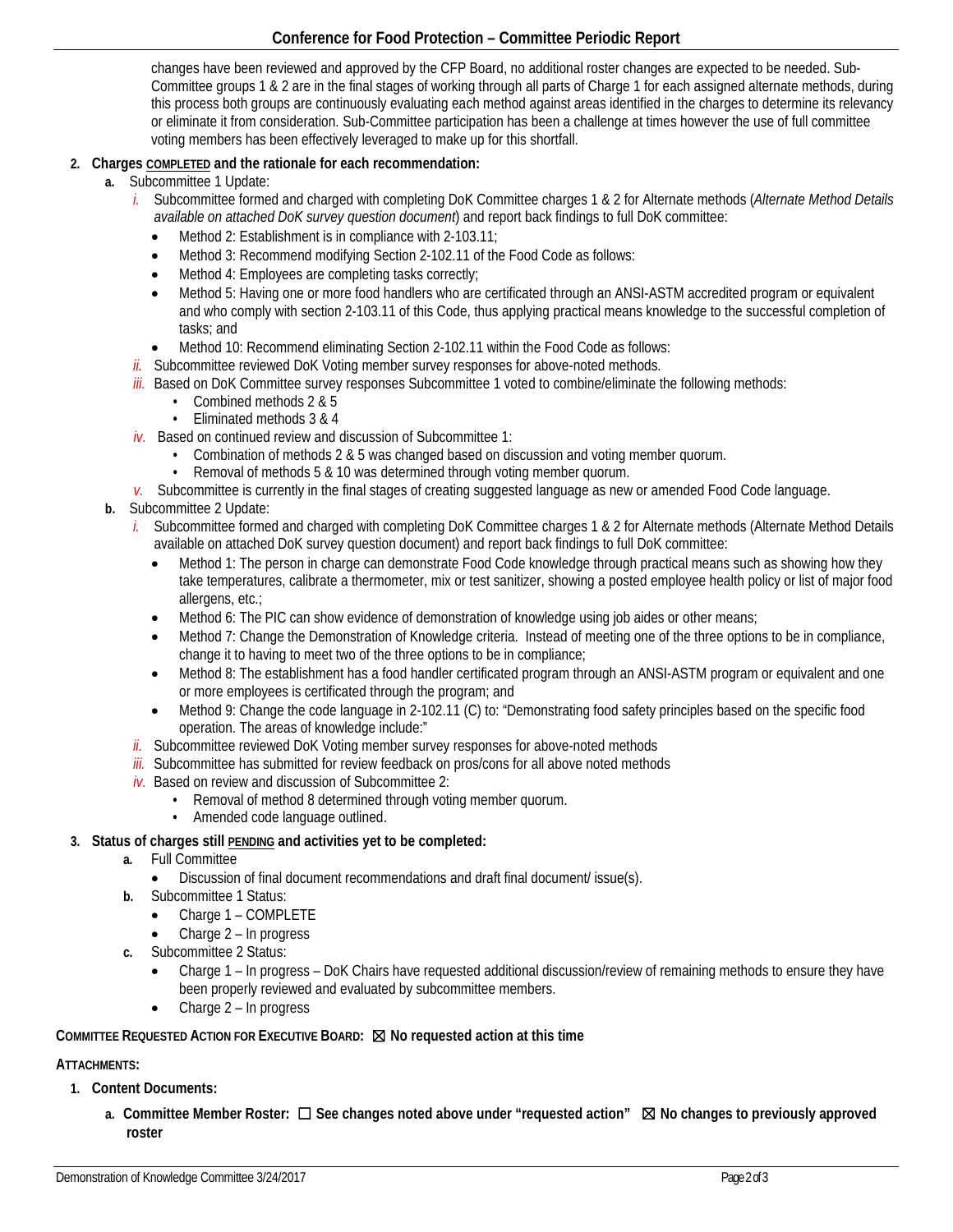*"Committee Members Template" (Excel) available at: www.foodprotect.org/work/ Committee roster to be submitted as a PDF attachment to this report.*

- **b. Committee Generated Content Documents (OPTIONAL):** ☒ **No draft content documents submitted at this time**
- **2. Supporting Attachments (OPTIONAL):** ☒ DoK Major Tasks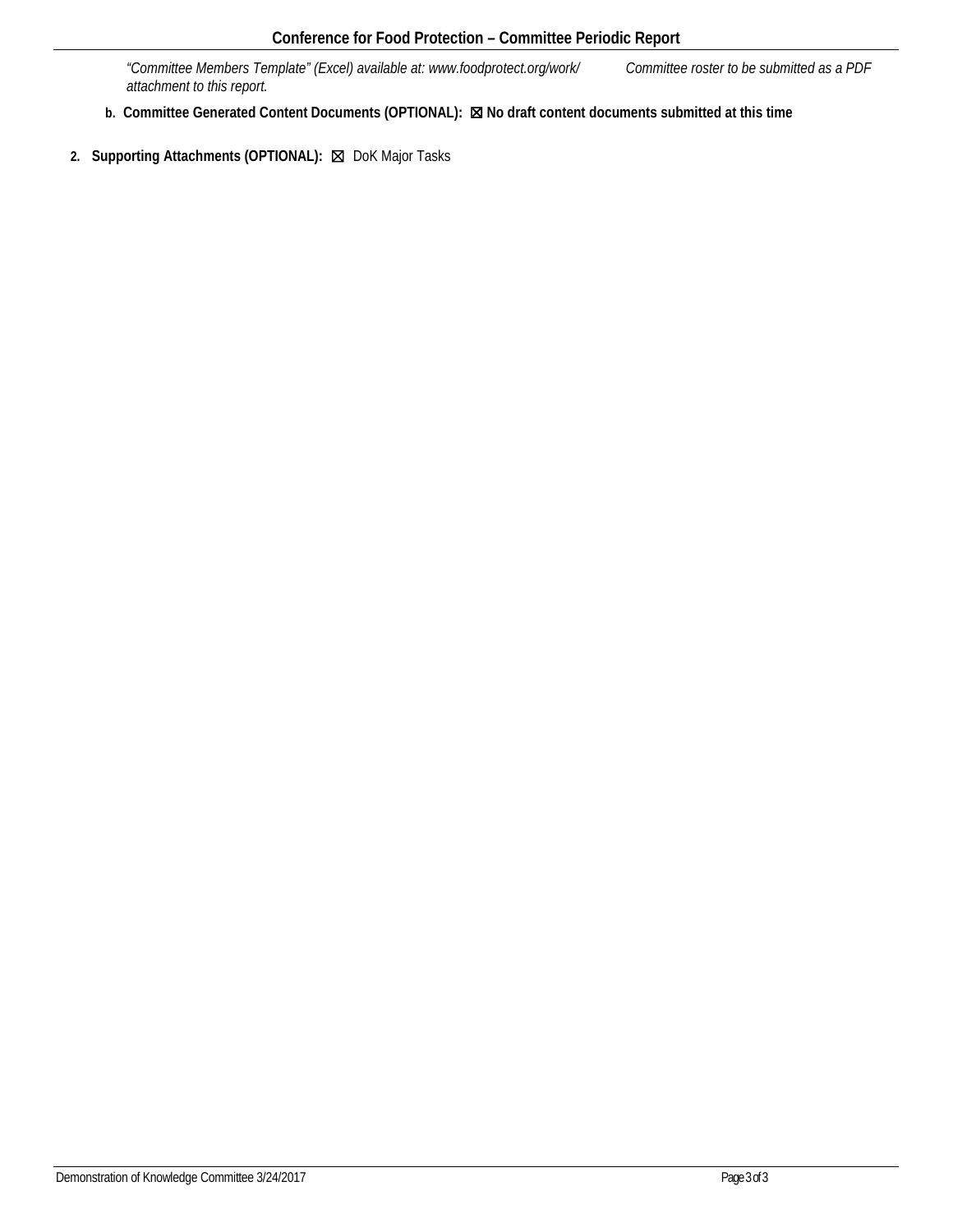| Major Tasks for 2016 -    | <b>Assigned Responsibility</b> | <b>Target Due</b> | Comments                        |
|---------------------------|--------------------------------|-------------------|---------------------------------|
| 2018 Biennium             |                                | Date              |                                 |
| Identify and evaluate the | Subcommittee One:              | June 15, 2017     | Completed, starting on          |
| pros and cons of          | <b>Alternative Methods:</b>    |                   | suggested draft language.       |
| Alternative Methods to    | 2,3,4,5 and 10                 |                   |                                 |
| Demonstrating             |                                |                   |                                 |
| Knowledge, a document     |                                |                   |                                 |
| created by the 2014-2016  |                                |                   |                                 |
| <b>DoK Committee</b>      |                                |                   |                                 |
| Identify and evaluate the | Subcommittee Two               | June 15, 2017     | Group working on completing     |
| pros and cons of          | <b>Alternative Methods:</b>    |                   | Pros and Cons of Alternative    |
| Alternative Methods to    | 1,6,7,8 and 9                  |                   | Methods                         |
| Demonstrating             |                                |                   |                                 |
| Knowledge, a document     |                                |                   |                                 |
| created by the 2014-2016  |                                |                   |                                 |
| <b>DoK Committee</b>      |                                |                   |                                 |
| Progress Report to        | <b>Committee Chairs</b>        | July 5, 2017      |                                 |
| <b>Council Co-Chairs</b>  |                                |                   |                                 |
| Draft suggested Language  | <b>Subcommittee Chairs</b>     | July 20, 2017     | May submit to co-chairs and     |
| for Alternative Methods   |                                |                   | present to full committee if    |
| to Demonstration of       |                                |                   | accomplished earlier than       |
| Knowledge approved by     |                                |                   | deadline.                       |
| the subcommittee.         |                                |                   |                                 |
| Submit drafted language   | Subcommittee chairs            | July 21, 2017     |                                 |
| to Committee Chairs       |                                |                   |                                 |
| <b>Email Alternative</b>  | <b>Committee Chairs</b>        | July 30, 2017     |                                 |
| Methods and suggested     |                                |                   |                                 |
| draft language (for       |                                |                   |                                 |
| alternative Methods that  |                                |                   |                                 |
| met the requirements set  |                                |                   |                                 |
| out in committee          |                                |                   |                                 |
| charges) to full          |                                |                   |                                 |
| Demonstration of          |                                |                   |                                 |
| Knowledge Committee       |                                |                   |                                 |
| for members to be         |                                |                   |                                 |
| prepared to discuss on    |                                |                   |                                 |
| call.                     |                                |                   |                                 |
| Discussion on draft       | Full committee                 | August 17,        | Discussions may be held earlier |
| language proposed by      |                                | 2017              | if language completed prior to  |
| subcommittee. Vote if     |                                |                   | deadline.                       |
| call to question.         |                                |                   |                                 |
| Discussion on draft       | <b>Full committee</b>          | September 7,      | Added meeting - only if         |
| language proposed by      |                                | 2017              | committee appears to be         |
| subcommittee. Vote if     |                                |                   | running behind schedule.        |
| call to question.         |                                |                   |                                 |
| Discussion on draft       | Full committee                 | September         |                                 |
| language proposed by      |                                | 21, 2017          |                                 |